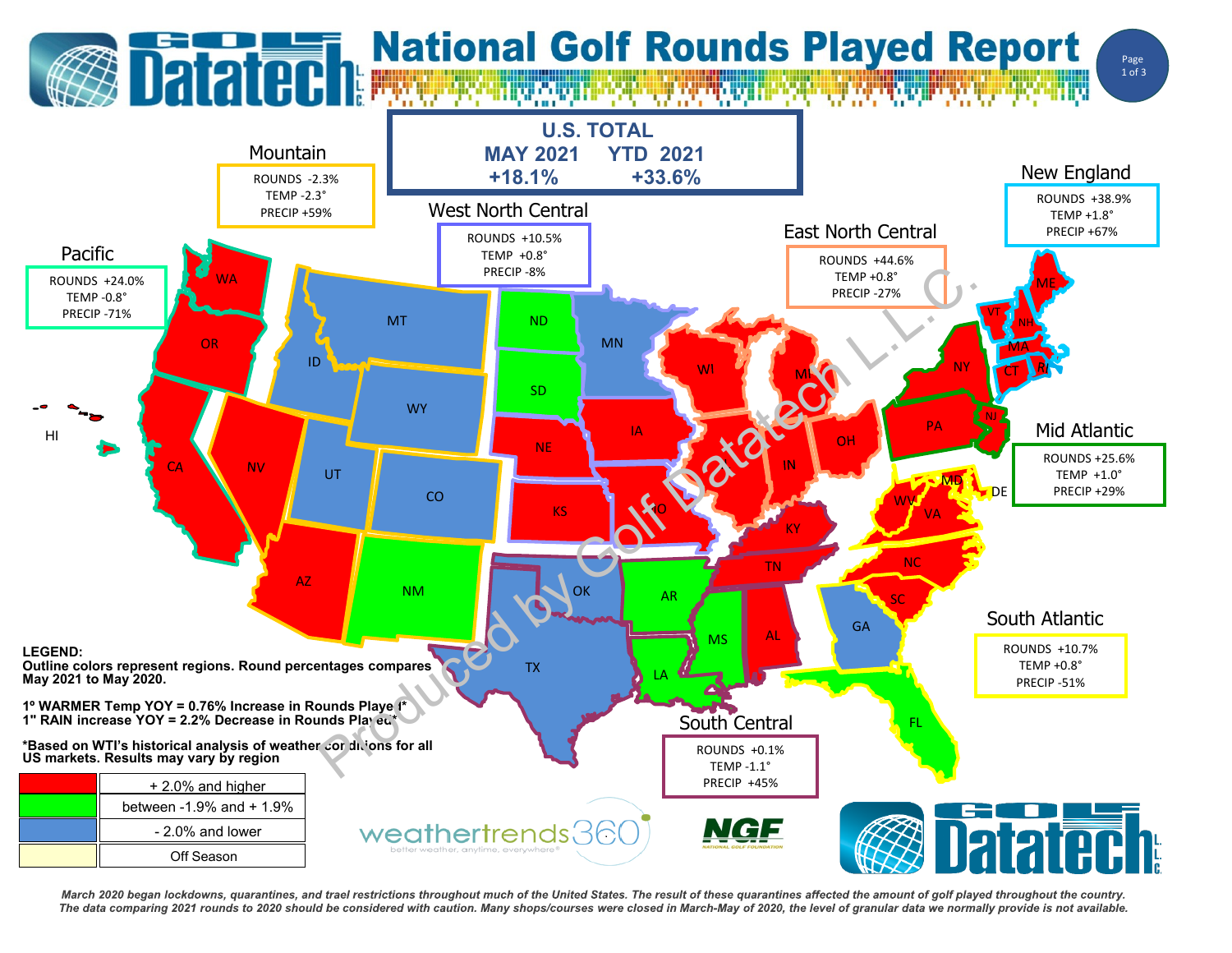## **Datated National Golf Rounds Played Report**

**MAY 2021**

|                           | MAY.    | <b>YTD</b> |                           |         |            |                       | MAY.                 | <b>YTD</b> |
|---------------------------|---------|------------|---------------------------|---------|------------|-----------------------|----------------------|------------|
| <b>PACIFIC</b>            | 24.0%   | 53.7%      |                           |         |            | <b>SOUTH ATLANTIC</b> | 10.7%                | 16.6%      |
| CA                        | 24.4%   | 52.9%      |                           | MAY.    | <b>YTD</b> | DE, DC, MD            | 29.2%                | 29.3%      |
| Los Angeles               |         | $\star$    | <b>UNITED STATES</b>      | 18.1%   | 33.6%      | Washington/Baltimore  | $\star$              |            |
| Orange County             |         |            | <b>Public Access</b>      | 22.7%   | 38.0%      | <b>FL</b>             | 0.1%                 | 11.3%      |
| Palm Springs              |         |            | <b>Private</b>            | 2.6%    | 19.8%      | Jacksonville          |                      |            |
| Sacramento                |         |            |                           |         |            | Orlando               |                      |            |
| San Diego                 |         |            | <b>EAST NORTH CENTRAL</b> | 44.6%   | 78.8%      | Tampa                 |                      |            |
| San Francisco/Oakland     |         |            | IL                        | 68.4%   | 134.8%     | Palm Beach            |                      |            |
| HI                        | 54.7%   | 40.2%      | Chicago                   |         |            | Naples/Ft Myers       |                      |            |
| <b>OR</b>                 | 24.6%   | 33.0%      | IN                        | 8.2%    | 24.1%      | M'iami/Ft.Lauderdale  |                      |            |
| Portland                  |         | $\star$    | MI                        | 77.4%   | 113.5%     | GA                    | $-3.8%$              | 15.2%      |
| WA                        | 16.3%   | 81.4%      | Detroit                   |         |            | Atlanta               |                      |            |
| Seattle                   |         |            | OH                        | 41.7%   | 72.7%      | <b>NC</b>             | 33.5%                | 29.2%      |
|                           |         |            | Cincinnati                |         |            | Greensboro/Raleigh    |                      |            |
| <b>MOUNTAIN</b>           | $-2.3%$ | 13.2%      | Cleveland                 |         |            | <b>SC</b>             | 26.1%                | 28.1%      |
| AZ                        | 7.8%    | 13.8%      | WI                        | 22.2%   | 55.1%      | Charleston            |                      |            |
| Phoenix                   |         |            |                           |         |            | <b>Hilton Head</b>    |                      |            |
| CO                        | $-9.9%$ | $-2.6%$    |                           |         |            | Myrtle Beach          |                      |            |
| Denver                    | $\star$ | $\star$    | <b>SOUTH CENTRAL</b>      | 0.1%    | 21.6%      | VA, WV                | 5.1%                 | 8.1%       |
| ID, WY, MT, UT            | $-8.0%$ | 10.5%      | <b>AL</b>                 | 3.4%    | 19.8%      |                       |                      |            |
| <b>NM</b>                 | $-1.7%$ | 20.6%      | AR, LA, MS                | $-1.6%$ | 13.9%      | <b>MID ATLANTIC</b>   | 25.6%                | 67.3%      |
| <b>NV</b>                 | 19.5%   | 42.5%      | OK                        | $-7.3%$ | 11.9%      | <b>NJ</b>             | 36.2%                | 106.7%     |
| Las Vegas                 |         | $\star$    | KY, TN                    | 18.3%   | 39.9%      | <b>NY</b>             | 27.5%                | 49.3%      |
|                           |         |            | <b>TX</b>                 | $-8.8%$ | 19.2%      | New York City         | $\ddot{\phantom{a}}$ |            |
| <b>WEST NORTH CENTRAL</b> | 10.5%   | 23.1%      | Lallasirt. Worth          |         |            | PA                    | 18.9%                | 69.7%      |
| KS, NE                    | 14.8%   | 18.3%      | douston                   |         |            | Philadelphia          |                      |            |
| ND,SD                     | $-1.8%$ | 7.5%       | San Antonio               |         |            | Pittsburgh            |                      |            |
| MN                        | $-3.9%$ | 18.8%      |                           |         |            |                       |                      |            |
| Minneapolis/St.Paul       |         |            |                           |         |            | <b>NEW ENGLAND</b>    | 38.9%                | 57.6%      |
| IA, MO                    | 27.0%   | 36.2%      |                           |         |            | CT, MA, RI            | 31.2%                | 39.0%      |
| <b>St Louis</b>           |         |            | * Not reporting YTD 2021  |         |            | <b>Boston</b>         |                      |            |
| <b>Kansas City</b>        |         |            |                           |         |            | ME, NH, VT            | 60.5%                | 141.9%     |

The percentages represent the differences in number of rounds played comparing May 2021 to May 2020 For more information contact Golf Datatech **golfroundsplayed@golf-datatech.com** 

March 2020 began lockdowns, quarantines, and trael restrictions throughout much of the United States. The result of these quarantines affected the amount of golf played throughout the country. The data comparing 2021 rounds to 2020 should be considered with caution. Many shops/courses were closed in March-May of 2020, the level of granular data we normally provide is not available.

WW